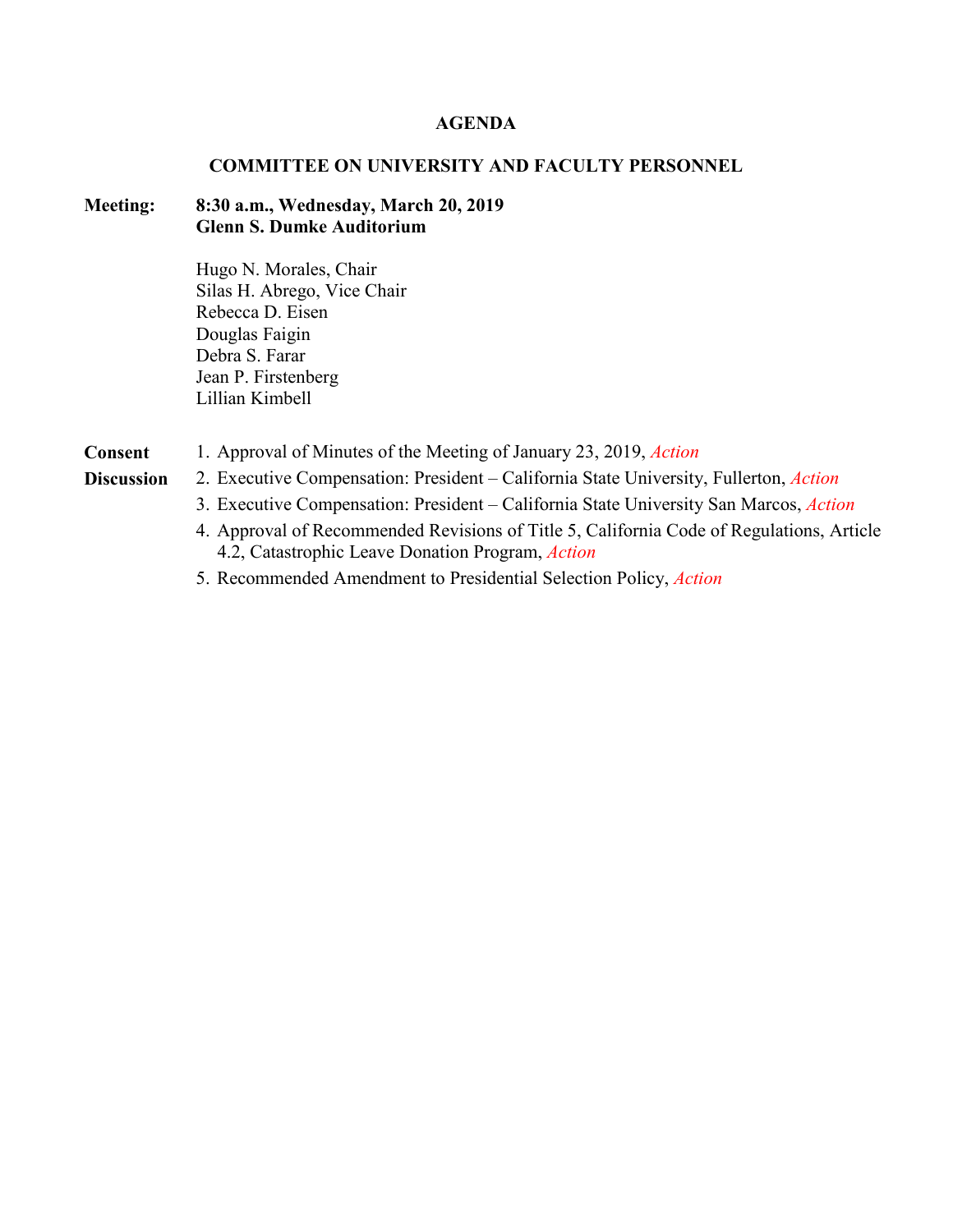**Action Item** Agenda Item 1 March 18-20, 2019 Page 1 of 2

# **MINUTES OF THE MEETING OF COMMITTEE ON UNIVERSITY AND FACULTY PERSONNEL**

**Trustees of the California State University Office of the Chancellor Glenn S. Dumke Conference Center 401 Golden Shore Long Beach, California**

**January 23, 2019**

## **Members Present**

Silas H. Abrego, Vice Chair Rebecca D. Eisen Douglas Faigin Debra Farar Jean Picker Firstenberg Lillian Kimbell Adam Day, Chairman of the Board Timothy P. White, Chancellor

Trustee Abrego called the meeting to order.

## **Public Comment**

The committee heard from four individuals during the public comment period addressing concerns about the proposed revisions to Title 5, Catastrophic Leave Donation Program and the long-lasting effects on the impacted employees and campuses in the aftermath of the recent fires.

# **Recommended Revisions of Title 5, California Code of Regulations, Article 4.2, Catastrophic Leave Donation Program**

Ms. Evelyn Nazario, Vice Chancellor of Human Resources, presented information on proposed revisions to Article 4.2 of Title 5 which addresses the Catastrophic Leave Donation Program. It was stated the revisions are mainly in response to the devastating wildfires we have experienced for the past two years. The proposed revisions include expanding the current catastrophic leave donation program to include catastrophic leave for a natural disaster/state of emergency; which will align CSU with other state agencies, provide more flexibility to our presidents in managing their workforce needs and will provide CSU employees who have experienced a major catastrophe with support during unprecedented difficult times. Vice Chancellor Nazario also stated that they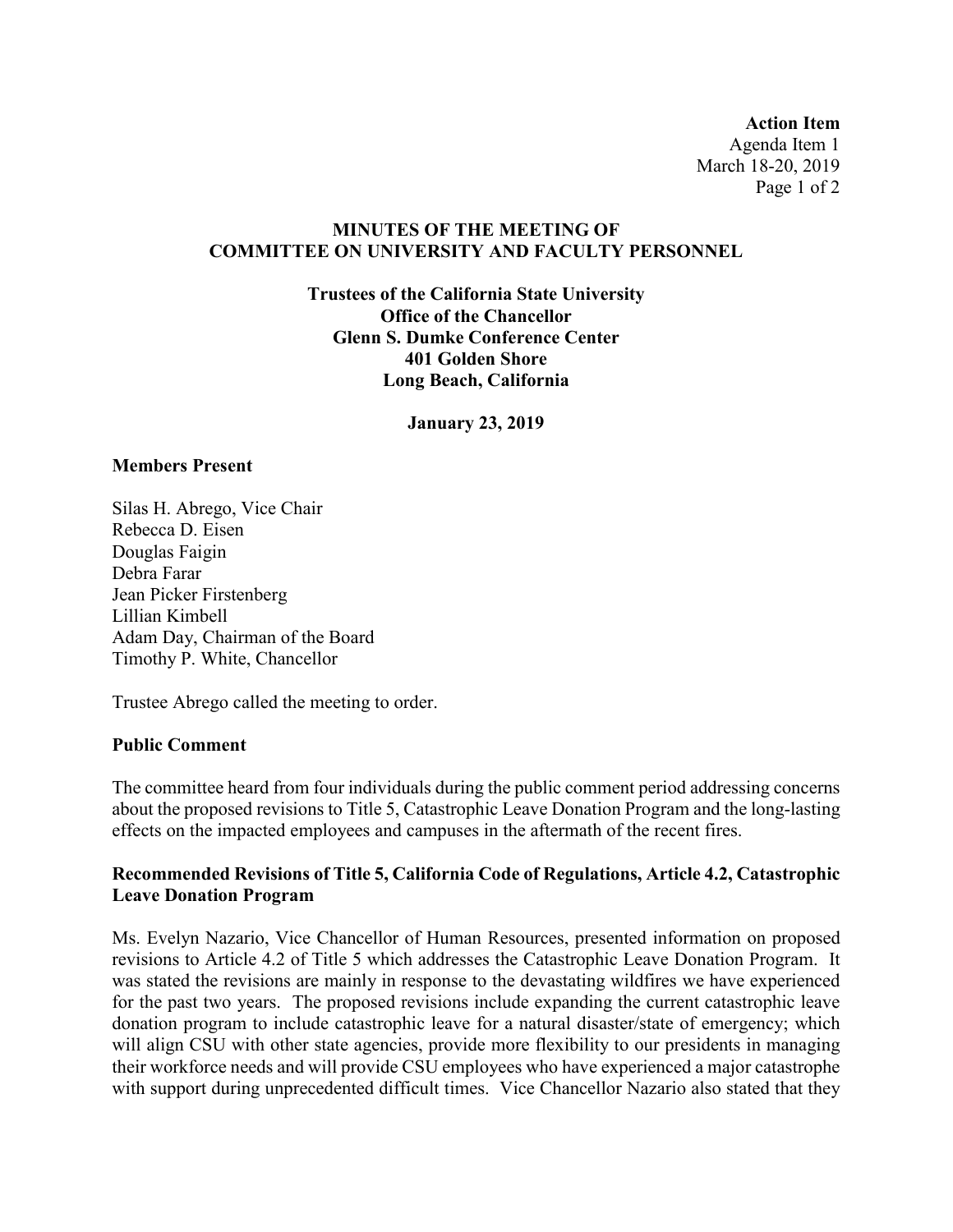U&FP Agenda Item 1 March 18-20, 2019 Page 2 of 2

are currently exploring the viability for employees to be able to donate leave credits across campuses for catastrophic leave for future action.

There was a discussion regarding the proposed revisions. Based upon the discussion among the committee members, as well as comments from the public, a revised proposed amendment will be presented for action at the March 2019 Board of Trustees meeting.

Trustee Abrego adjourned the committee meeting.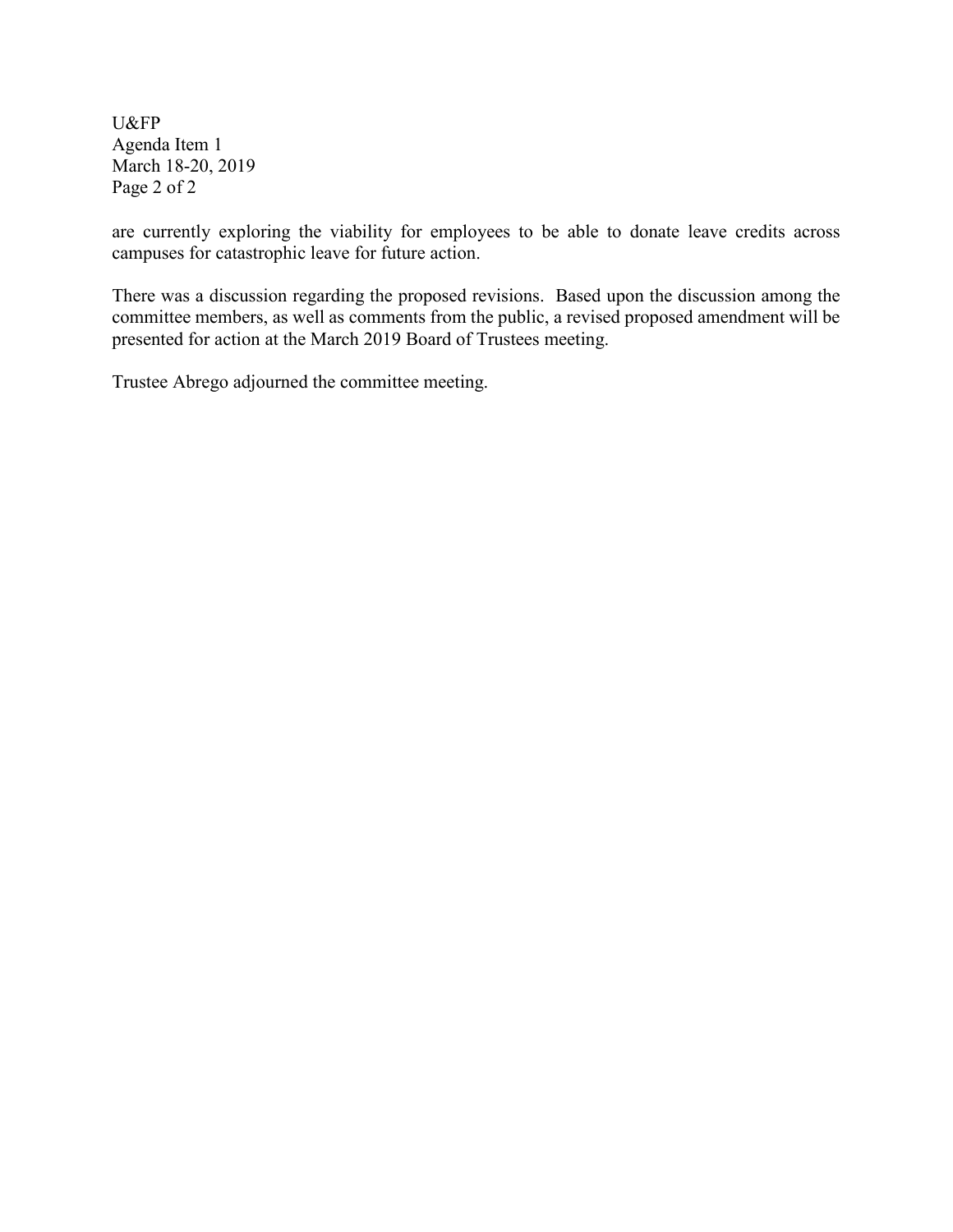**Action Item** Agenda Item 2 March 18-20, 2019 Page 1 of 2

## **COMMITTEE ON UNIVERSITY AND FACULTY PERSONNEL**

#### **Executive Compensation: President – California State University, Fullerton**

## **Presentation By**

Timothy P. White Chancellor

## **Summary**

This action item establishes the compensation for Mr. Framroze Virjee as president of California State University, Fullerton.

## **Background**

The CSU Board of Trustees is pleased to present Mr. Framroze (Fram) Virjee as the next president of California State University, Fullerton (CSUF). Mr. Virjee has been serving as campus president under a term appointment since January, 2018 and will assume the permanent presidency immediately.

Virjee becomes the sixth permanent president of CSUF. He succeeds Mildred García who was appointed president of the American Association of State Colleges and Universities (AASCU) in November, 2017. Virjee was subsequently appointed by CSU Chancellor Timothy P. White to serve as president of CSUF until the next president was appointed by the Board of Trustees, and he has served in that capacity since García's departure.

From January 2014 through December 2017, Virjee served as executive vice chancellor, general counsel and secretary to the CSU Board of Trustees. In that capacity, Virjee led a staff of attorneys, paralegals and support personnel, and oversaw all legal services for the 23-campus CSU. Virjee also served as chief legal officer to the Board of Trustees, advising them on all legal issues including open meeting laws, board rules and procedures and education code compliance.

Prior to joining CSU, Virjee was a partner in private practice for almost 30 years at O'Melveny & Myers, the oldest law firm in Los Angeles and one of the largest in the nation. At O'Melveny, Virjee specialized in labor and employment law with an emphasis in representing educational institutions in the areas of collective bargaining, education code compliance, and discrimination and employment litigation. Virjee's practice included representing employers in employment litigation, providing preventative advice through client counseling, policy and procedure review and drafting, and extensive in-house training and education on important labor and employment issues. Virjee also served in several leadership positions at O'Melveny, including Secretary to the Management Committee, Chair of the Employment Committee, and the Partner-in-Charge of both Lateral Hiring and Diversity.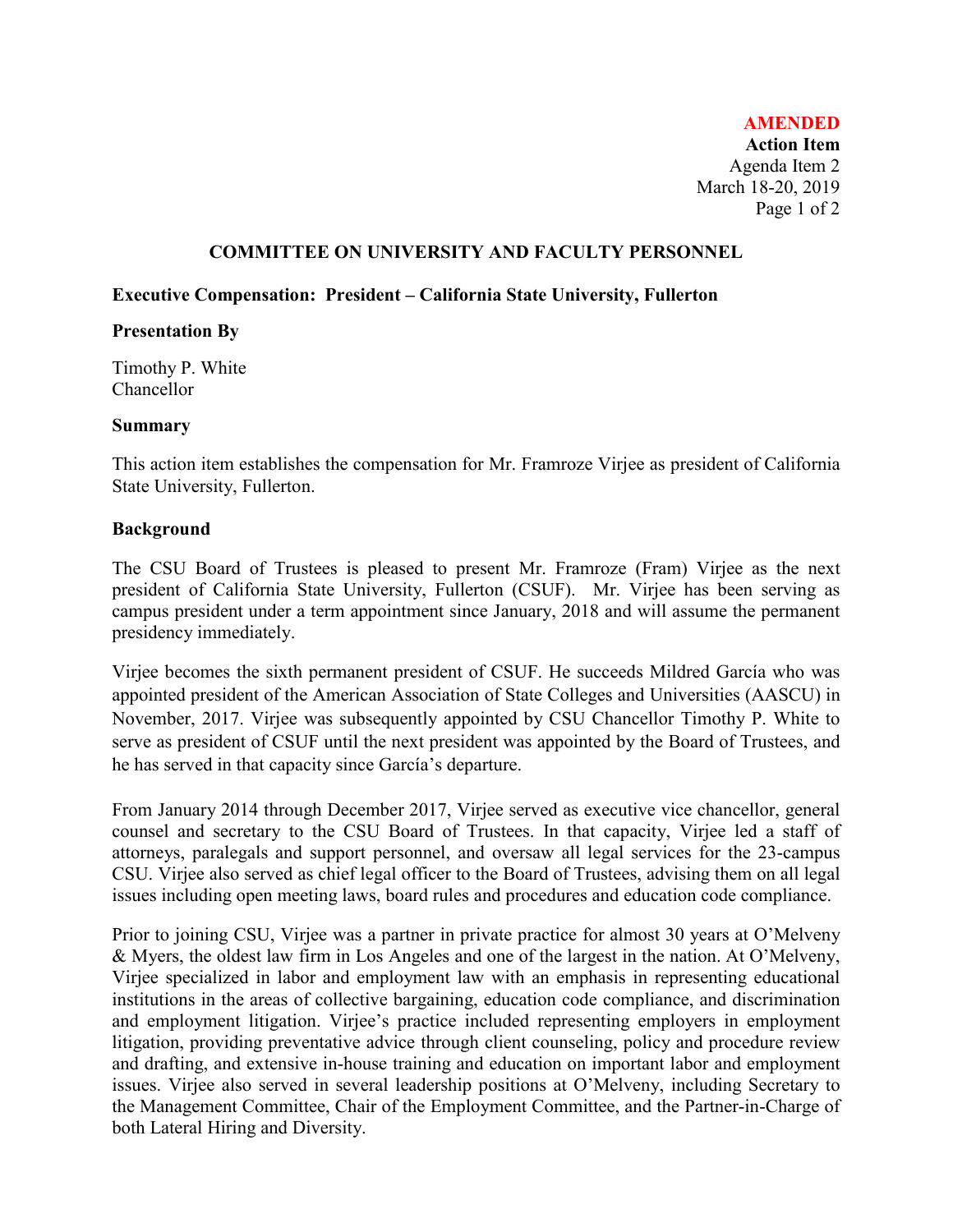U&FP Agenda Item 2 March 18-20, 2019 Page 2 of 2

Virjee graduated summa cum laude, earning a bachelor's degree in political science and sociology from the University of California, Santa Barbara. He earned his J.D. cum laude from the University of California Hastings College of the Law.

## **Executive Compensation**

Chancellor White recommends that Mr. Framroze Virjee receive an annual salary of \$367,124 effective immediately as president of California State University, Fullerton. This is the same salary as his current president term appointment. Additionally, Mr. Virjee will be required to live in the university's presidential residence located in Fullerton, California, as a condition of his employment as president.

In accordance with existing policy, Mr. Virjee will receive the following benefits:

- An auto allowance of \$1,000 per month;
- Standard benefit provisions afforded CSU Executive classification employees;
- An executive transition program provided he meets the eligibility requirements passed by the Board of Trustees on November 15, 2006 (RUFP 11-06-06); and
- Reimbursement for actual, necessary and reasonable moving and relocation expenses.

Mr. Framroze Virjee will hold the academic rank of full professor with tenure, subject to faculty consultation, in the College of Business and Economics.

Chancellor White recommends the trustees approve the salary for the next president of California State University, Fullerton, Mr. Framroze Virjee.

#### **Recommended Action**

The following resolution is recommended for adoption:

**RESOLVED,** by the Board of Trustees of the California State University, that Mr. Framroze Virjee shall receive a salary set at the annual rate of \$367,124 effective the date of his appointment as president of California State University, Fullerton; and be it further

**RESOLVED,** that Mr. Framroze Virjee shall receive additional benefits as cited in Item 2 of the Committee on University and Faculty Personnel at the March 18- 20, 2019 meeting of the Board of Trustees.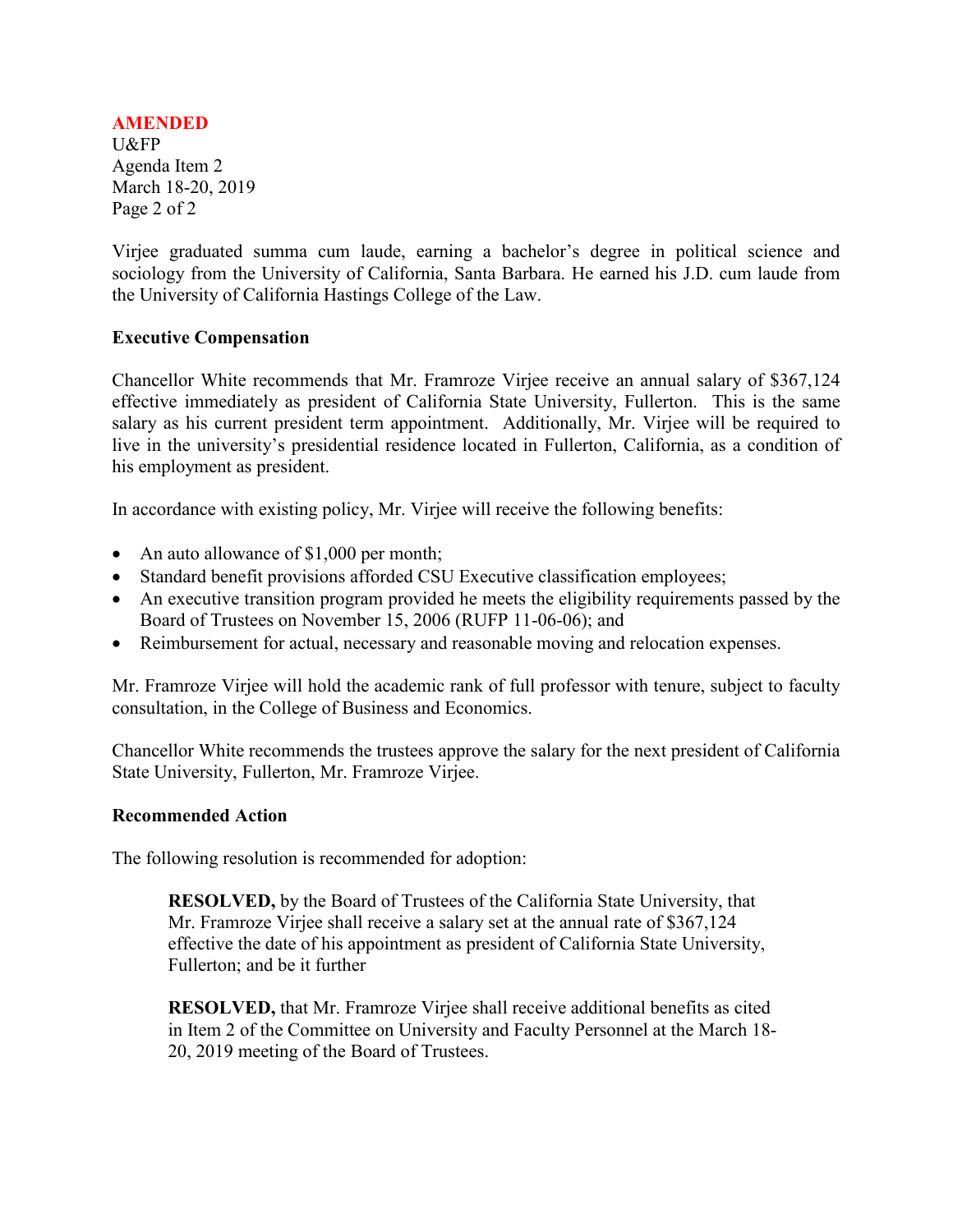**Action Item** Agenda Item 3 March 18-20, 2019 Page 1 of 2

#### **COMMITTEE ON UNIVERSITY AND FACULTY PERSONNEL**

#### **Executive Compensation: President – California State University San Marcos**

## **Presentation By**

Timothy P. White Chancellor

## **Summary**

This action item establishes the compensation for Dr. Ellen J. Neufeldt as president of California State University San Marcos.

## **Background**

The CSU Board of Trustees is pleased to present Dr. Ellen J. Neufeldt as the next president of California State University San Marcos (CSUSM). It is expected that Dr. Ellen J. Neufeldt will assume her presidency on or before July 1, 2019.

Dr. Neufeldt becomes the fourth president of CSUSM. She succeeds Karen Haynes who will be retiring at the end of June, 2019 after serving as CSUSM president for 16 years.

Neufeldt has served as a vice president of student engagement and enrollment services at Old Dominion University (ODU), in Norfolk, Virginia since 2011 where she leads the areas of student engagement, student success enrollment services, government relations, institutional research, marketing and public relations. Her previous higher education leadership roles include service as vice president of student affairs at Salisbury University and assistant vice chancellor for student development and dean of student life at the University of Tennessee at Chattanooga where she also served as the assistant dean of students.

Neufeldt earned a bachelor's degree in business administration, and a master's in educational psychology and counselor education from Tennessee Technological University, and a doctorate of education from the University of Tennessee, Knoxville.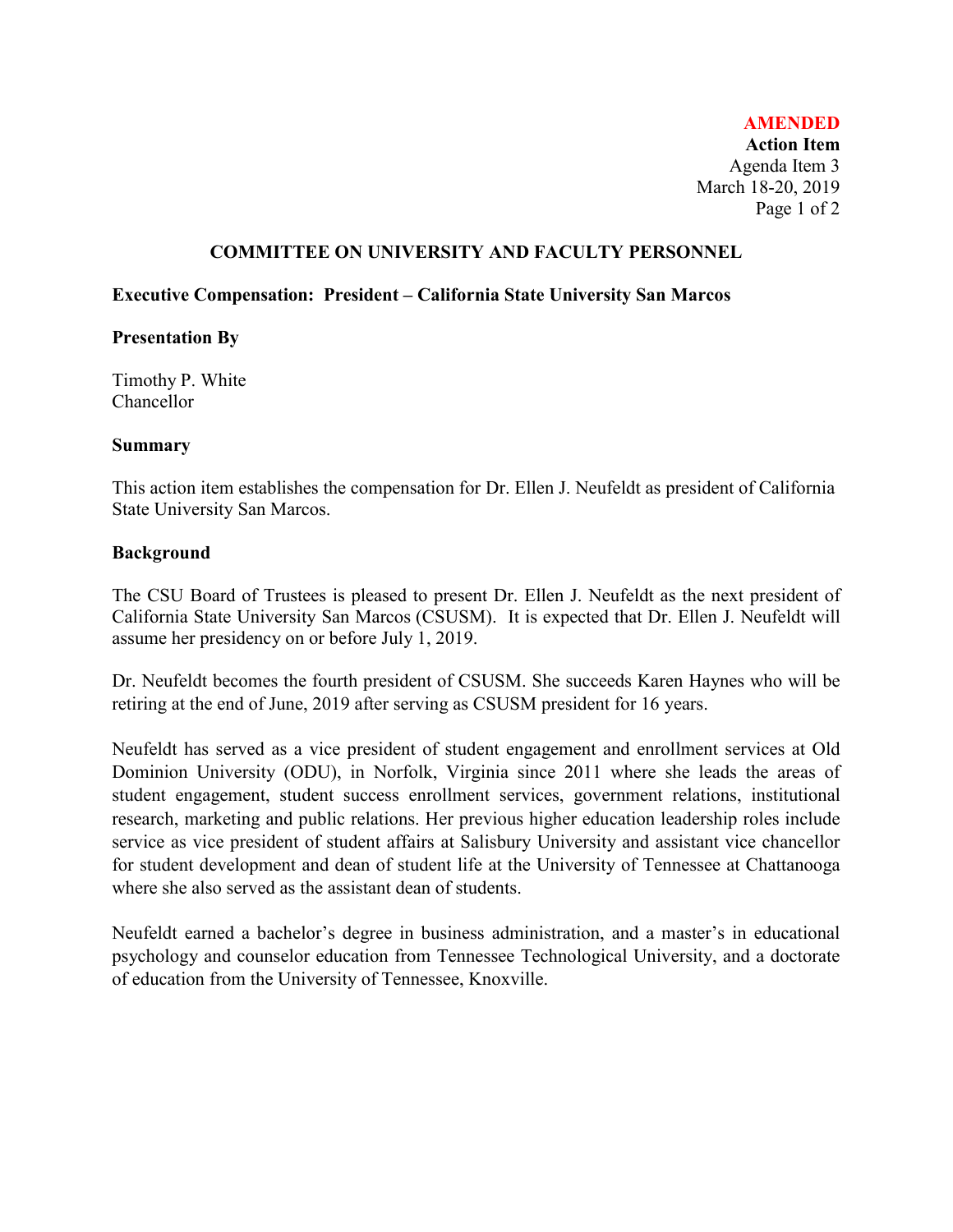U&FP Agenda Item 3 March 18-20, 2019 Page 2 of 2

## **Executive Compensation**

Chancellor White recommends that Dr. Ellen J. Neufeldt receive an annual salary of \$336,719 effective on or before July 1, 2019 the date of her appointment as president of California State University San Marcos. This is the same salary as the current president. Additionally, Dr. Ellen J. Neufeldt will receive an annual housing allowance of \$60,000.

In accordance with existing policy, Dr. Neufeldt will receive the following benefits:

- An auto allowance of \$1,000 per month;
- Standard benefit provisions afforded CSU Executive classification employees;
- An executive transition program provided she meets the eligibility requirements passed by the Board of Trustees on November 15, 2006 (RUFP 11-06-06); and
- Reimbursement for actual, necessary and reasonable moving and relocation expenses.

Dr. Ellen J. Neufeldt will hold the academic rank of full professor with tenure, subject to faculty consultation, in the College of Education, Health and Human Services.

Chancellor White recommends the trustees approve the salary for the next president of California State University San Marcos, Dr. Ellen J. Neufeldt.

## **Recommended Action**

The following resolution is recommended for adoption:

**RESOLVED,** by the Board of Trustees of the California State University, that Dr. Ellen J. Neufeldt shall receive a salary set at the annual rate of \$336,719 and an annual housing allowance of \$60,000 effective the date of her appointment as president of California State University San Marcos; and be it further

**RESOLVED,** that Dr. Ellen J. Neufeldt shall receive additional benefits as cited in Item 3 of the Committee on University and Faculty Personnel at the March 18-20, 2019 meeting of the Board of Trustees.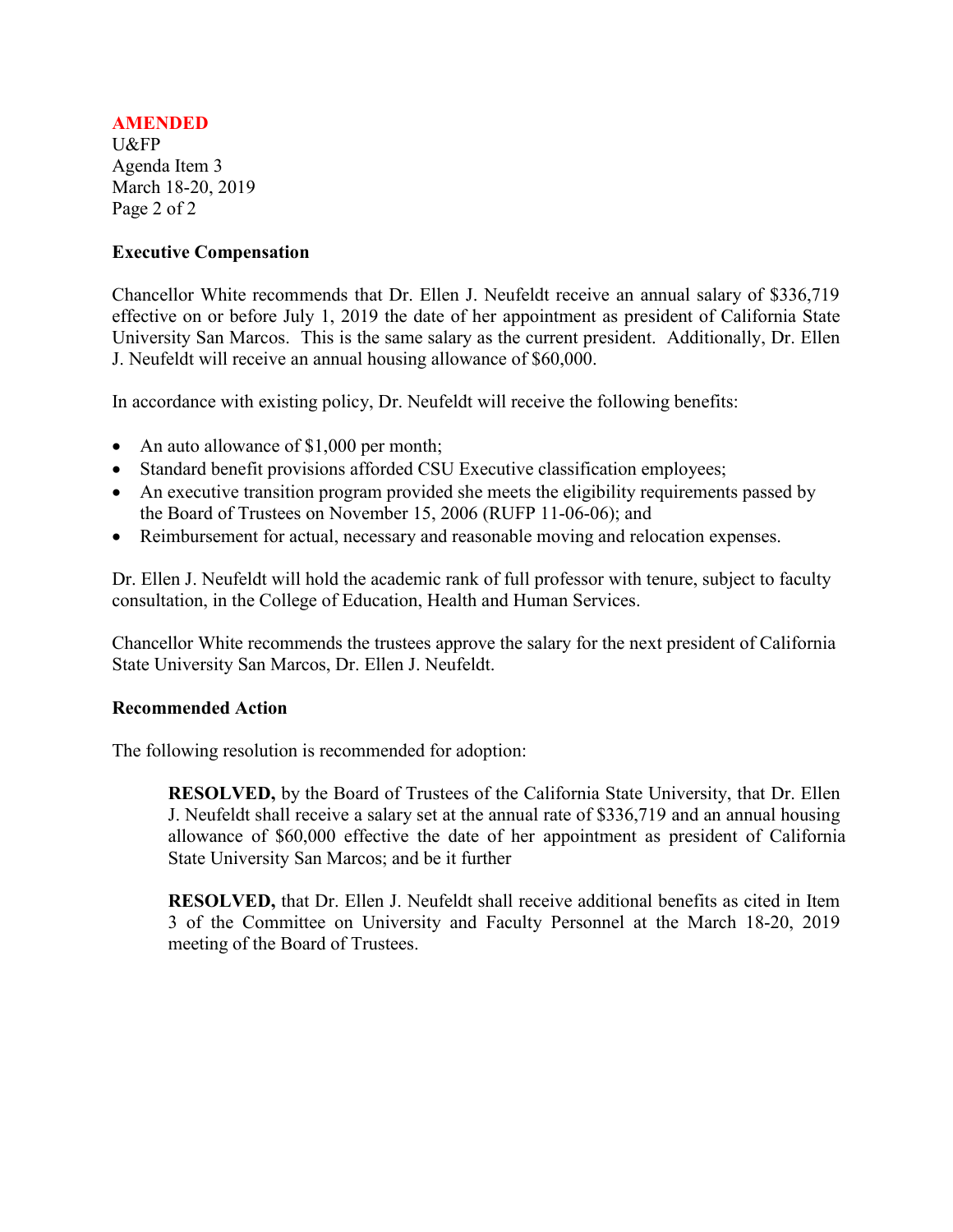**Action Item** Agenda Item 4 March 18-20, 2019 Page 1 of 5

# **COMMITTEE ON UNIVERSITY AND FACULTY PERSONNEL**

# **Approval of Recommended Revisions of Title 5, California Code of Regulations, Article 4.2, Catastrophic Leave Donation Program**

## **Presentation By**

Evelyn Nazario Vice Chancellor Human Resources

## **Summary**

It is proposed that Article 4.2 of Title 5 which addresses the catastrophic leave donation program be revised to: (a) update Section 42930 to include catastrophic leave for natural disasters/state of emergency; (b) update Section 42931 to include the definition of catastrophic leave for natural disasters/state of emergency; (c) update the participation and eligibility requirements as defined in Section 42932; and (d) update the donation criteria as defined in Section 42933.

These revisions to Title 5 are proposed to expand the current Catastrophic Leave Donation Program to include Catastrophic Leave for a Natural Disaster /State of Emergency declared by the Governor. This benefit would be available to an employee who faces financial hardship because the employee has exhausted all accrued personal holiday credits and compensating time off, and has a balance of forty (40) hours or less in each accrued vacation credits and accrued sick leave credits, and is unable to work due to the effect of a natural disaster on the employee's principal residence.

Additionally, it is proposed that Article 4.2 be revised to include that the president of each campus, subject to the approval of the Chancellor, has the authority to make exceptions to the prescribed policy for the purpose of responding to other catastrophic occurrences of comparable impact and/or to expand the benefits of the prescribed policy when compelling and unusual circumstances exist. These revisions to Title 5 are proposed to expand the current Catastrophic Leave Donation Program to include Catastrophic Leave for a Natural Disaster/State of Emergency declared by the Governor.

## **Background**

This agenda item would revise Article 4.2 of Title 5, which addresses the Catastrophic Leave Donation Program to (a) update Section 42930 to include catastrophic leave for natural disasters/state of emergency; (b) update Section 42931 to include the definition of catastrophic leave for natural disasters/state of emergency; (c) update the participation and eligibility requirements as defined in Section 42932; and (d) update the donation criteria as defined in Section 42933.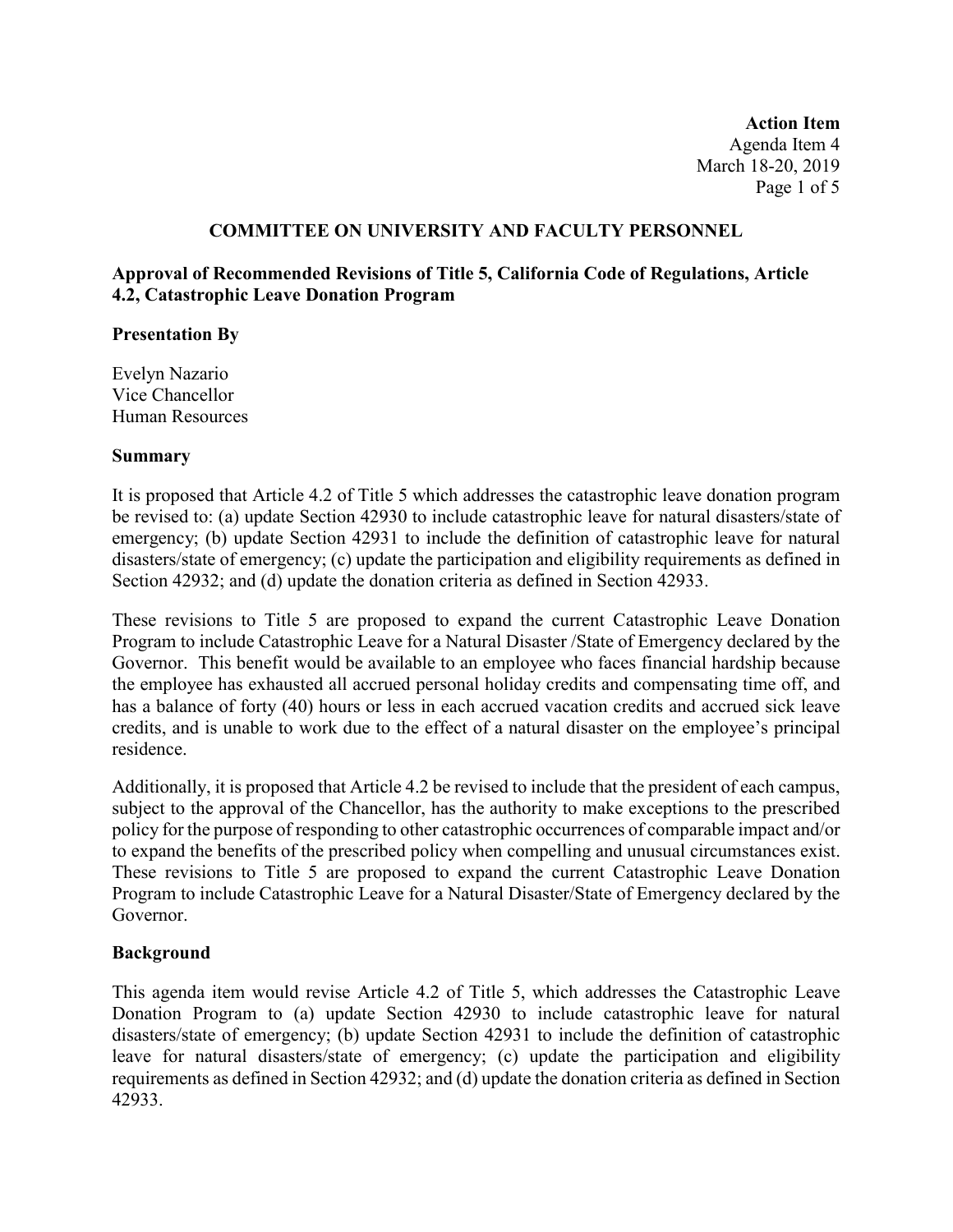U&FP Agenda Item 4 March 18-20, 2019 Page 2 of 5

Additionally, this agenda item would revise Article 4.2 to include that the president of each campus, subject to the approval of the Chancellor, has the authority to make exceptions to the prescribed policy for the purpose of responding to other catastrophic occurrences of comparable impact and/or to expand the benefits of the prescribed policy when compelling and unusual circumstances exist.

## **Recommended Action**

Adoption of Resolution

## **Proposed Revision**

The following resolution is recommended for adoption:

**RESOLVED,** By the Board of Trustees of the California State University, acting under the authority prescribed herein and pursuant to Section 89030.1 of the Education Code, that the board hereby amends its regulations in Article 4.2, Subchapter 7, Chapter 1, Division 5 of Title 5 of the California Code of Regulations as follows: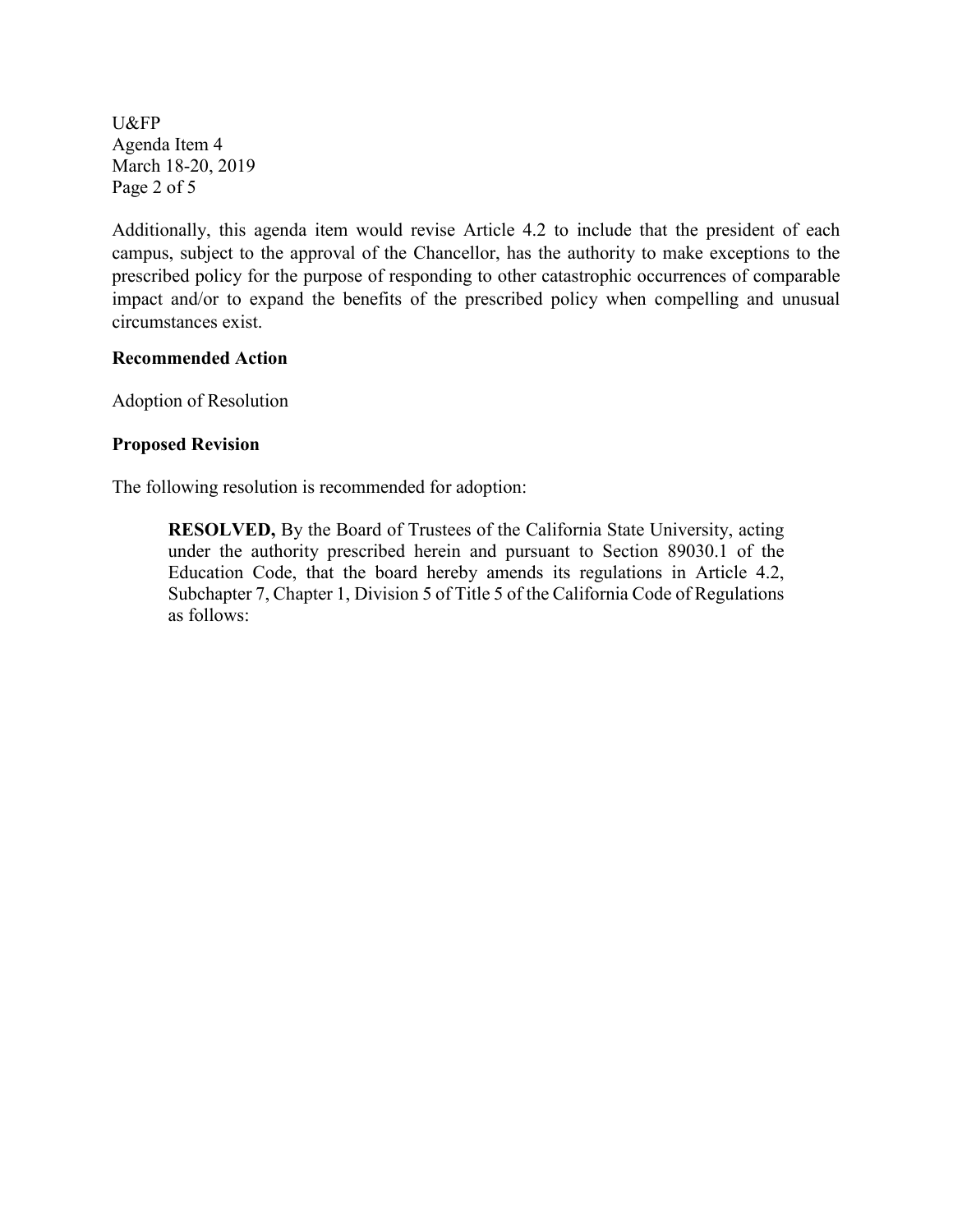U&FP Agenda Item 4 March 18-20, 2019 Page 3 of 5

## **Title 5, California Code of Regulations Division 5 – Board of Trustees of the California State Universities Chapter 1 – California State University Subchapter 7 – Employees Article 4.2 – Catastrophic Leave Donation Program**

# **§ 42930. Purpose.**

An employee who accrues vacation or sick leave credits may voluntarily donate either of those credits to another employee on the same campus, or, for employees in the Office of the Chancellor, to another employee in the Office of the Chancellor. To qualify for catastrophic leave for catastrophic illness or injury, the recipient employee shall have exhausted all accrued leave credits due to catastrophic illness or injury as defined in this Article. that has totally incapacitated the employee from work. "Accrued leave credits" include credits for sick leave, vacation, personal holiday and compensating time off. To qualify for catastrophic leave for a natural disaster/state of emergency, the recipient employee whose principal residence has been affected by a declared natural disaster/state of emergency, as defined in Section 42931, shall have exhausted all accrued personal holiday credits and compensating time off, and have a balance of forty (40) hours or less in each accrued vacation credits and accrued sick leave credits.

The president of each campus, subject to the approval of the Chancellor, has the authority to make exceptions to the prescribed policy for the purpose of responding to other catastrophic occurrences of comparable impact and/or to expand the benefits of the prescribed policy when compelling and unusual circumstances exist.

Note: Authority cited: Sections 89030 and 89500, Education Code. Reference: Section 89500, Education Code.

# **§ 42931. Definition of Catastrophic Illness or Injury and Catastrophic Leave for a Natural Disaster/State of Emergency.**

A catastrophic illness or injury is one which has totally incapacitated the employee from work. Catastrophic illness or injury may also include an incapacitated member of the employee's family, if this results in the employee's being required to take time off for an extended period of time in order to care for the family member and the employee has exhausted all of accrued vacation credits and all accrued sick leave credits which may be used for family care. Only donated vacation credits may be used for such family care catastrophic leave.

Catastrophic leave for a natural disaster/state of emergency is leave for an employee whose principal residence is located in a county where a state of emergency has been declared by the Governor, is unable to work due to the effect of the natural disaster/state of emergency on the recipient employee's principal residence, and who faces financial hardship because the employee has exhausted all accrued personal holiday credits and compensating time off, and has a balance of forty (40) hours or less in each accrued vacation credits and sick leave credits.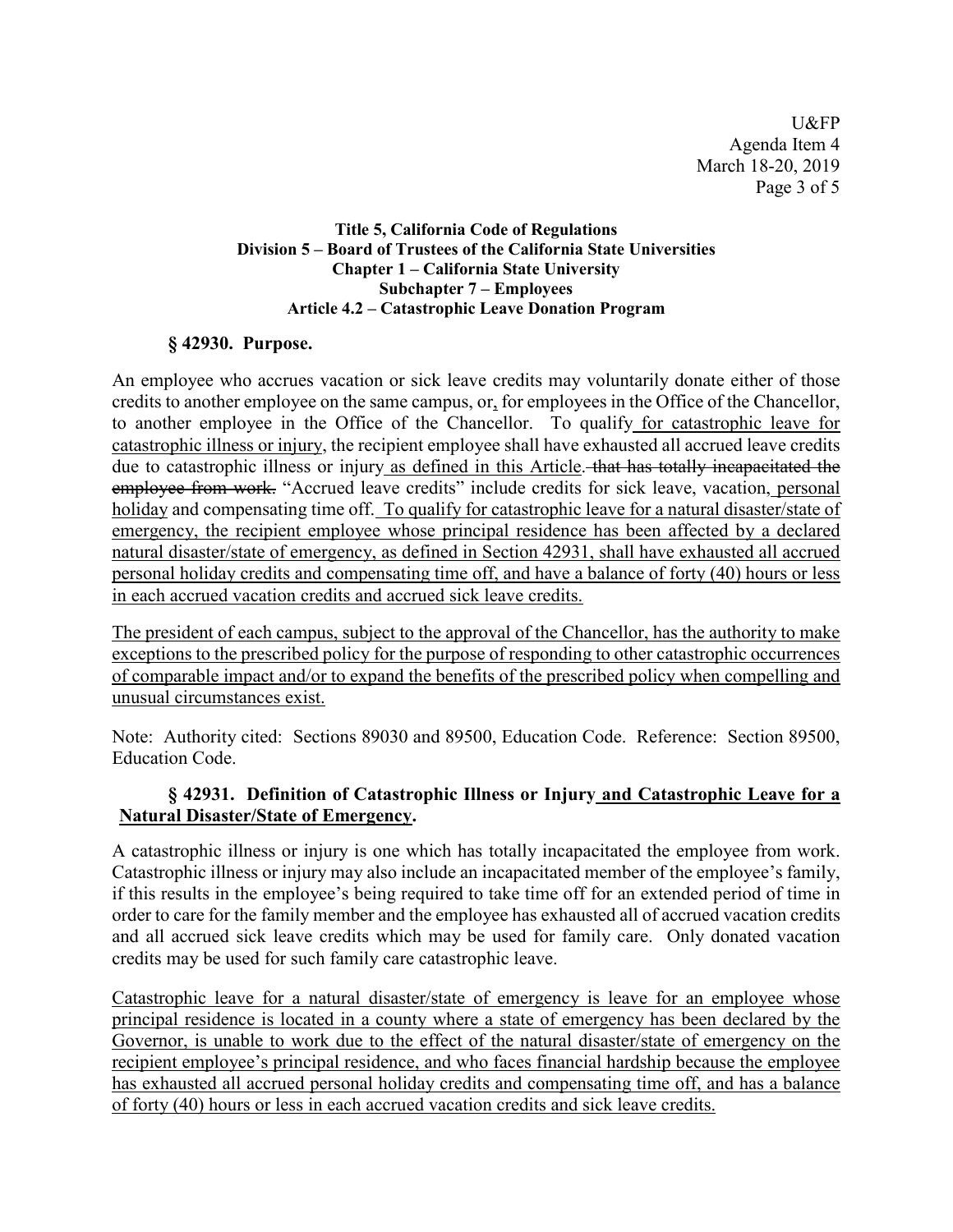U&FP Agenda Item 4 March 18-20, 2019 Page 4 of 5

Note: Authority cited: Sections 89030 and 89500, Education Code. Reference: Section 89500, Education Code.

# **§ 42932. Participation and Eligibility.**

An employee, the employee's representative or the employee's family member shall request participation and provide appropriate verification of illness or injury as determined by the employee's appointing authority. The appointing authority shall determine eligibility to receive donations of vacation and sick leave credits based upon the definitions provided in this Article. An incapacitated employee may elect to defer a request to participate during a period of Industrial Disability Leave eligibility.

Note: Authority cited: Sections 89030 and 89500, Education Code. Reference: Section 89500, Education Code.

# **§ 42933. Donation.**

(a) Only vacation and sick leave credits may be donated in increments of one hour or more. For catastrophic illness or injury, Eemployees may donate a maximum of forty (40) hours of accrued leave credits per-fiscal calendar year in increments of one hour or more. For catastrophic leave for a natural disaster/state of emergency, there is no maximum limit that an employee can donate as long as the employee maintains a balance of forty (40) hours of vacation leave credits and forty (40) hours of sick leave credits per calendar year. Donations are irrevocable. Donated leave credits may be used to supplement Industrial Disability leave, Nonindustrial Disability Insurance or Temporary Disability payments upon the application for these benefit(s) by an eligible employee. The total amount of leave credits donated and used may not exceed an amount sufficient to ensure the continuance of the employee's regular monthly rate of compensation.

(b) The total donated leave credits an employee can receive shall normally not exceed an amount necessary to continue the employee for three calendar months calculated from the first day of catastrophic leave. The appointing authority may approve up to an additional three-month period in exceptional cases. The leave credits shall not be deemed donated until actually transferred by the appointing authority's recordkeeper to the record of the employee receiving leave credits. Such transfer shall be accomplished at the hte end of a pay period, and credits shall be transferred in the order of the dates actually pledged.

(c) For employees whose appointments have not been renewed, donated time may not be used beyond the employee's appointment expiration date in effect at the beginning of the disability for catastrophic leave for illness or injury or the date the employee begins catastrophic leave for a natural disaster/state of emergency.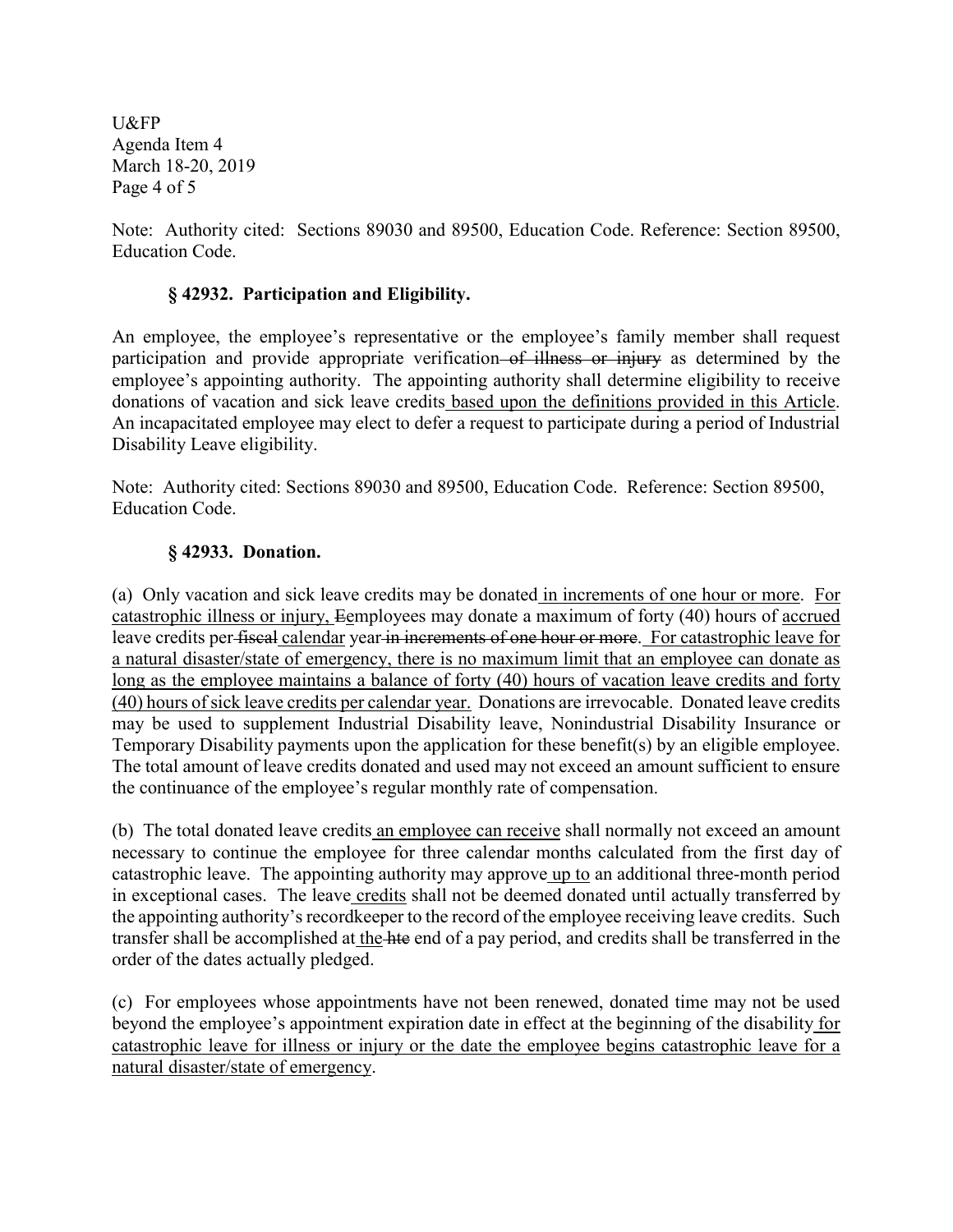U&FP Agenda Item 4 March 18-20, 2019 Page 5 of 5

(d) Unused donated leave credits may not be used to receive service credit following a service or disability retirement.

Note: Authority cited: Sections 89030 and 89500, Education Code. Reference: Section 89500, Education Code.

And, be it further

**RESOLVED**, That the Board of Trustees has determined that the adoption of the proposed revisions will not impose a cost or savings on any state agency; and will not impose a cost or savings on any local agency or school district that is required to be reimbursed under Section 17561 of the Government Code; will not result in any nondiscretionary cost or savings to local agencies; will not result in any cost or savings in federal funding to the state; and will not impose a mandate on local agencies or school districts;

And, be it further

**RESOLVED**, That the Board of Trustees delegates to the Chancellor of the California State University authority to further adopt, amend, or repeal this revision pursuant to the Administrative Procedure Act if further adoption, amendment, or repeal is required and is nonsubstantial or solely grammatical in nature, or sufficiently related to the original text that the public was adequately placed on notice that the change could result from the originally proposed regulatory action.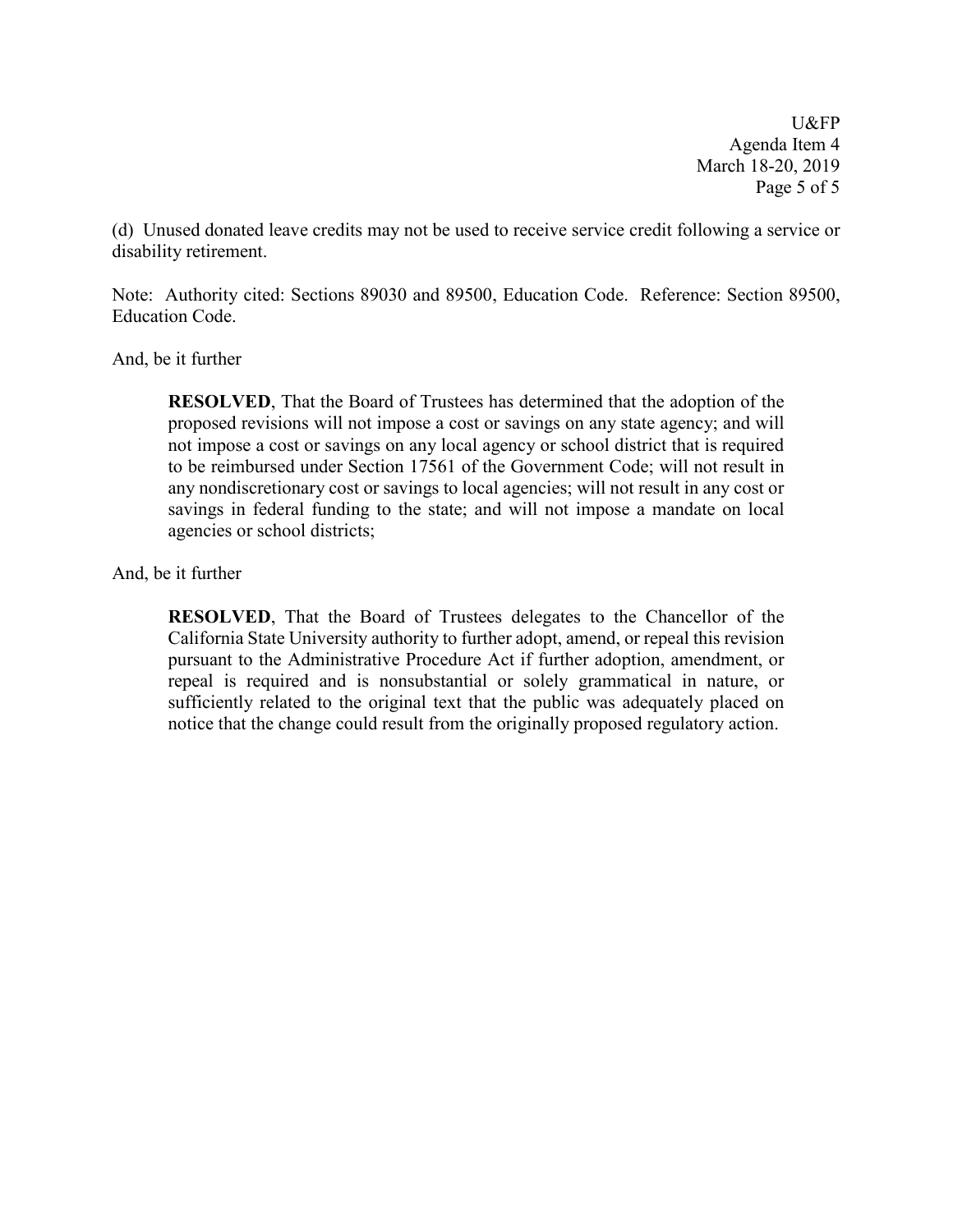**Action Item** Agenda Item 5 March 18-20, 2019 Page 1 of 1

## **COMMITTEE ON UNIVERSITY AND FACULTY PERSONNEL**

## **Recommended Amendment to Presidential Selection Policy**

## **Presentation By**

Evelyn Nazario Vice Chancellor Human Resources

## **Summary**

This action item is a recommendation to increase the student representation on the Advisory Committee to the Trustees for the Selection of the President (ACTCSP). The proposed change increases the number of students serving on the ACTCSP from one to two. This change will require a revision to the existing Board of Trustees Policy for the Selection of Presidents.

## **Background**

The existing Board of Trustees Policy for the Selection of Presidents was established and approved at the September 2011 board meeting upon a recommendation of the special committee created to adopt a new policy.

The proposed policy revision, which is shown in Attachment A, would increase the number of students serving on the ACTCSP from one to two, and will broaden the student voice during the presidential selection process. As stated in the policy, the two students are to be selected by the duly constituted representatives of the campus student body, according to procedures established by each campus.

## **Recommended Action**

The following resolution is recommended for approval:

**RESOLVED,** By the Board of Trustees of the California State University, that the Board of Trustees Policy for the Selection of Presidents shall be amended as reflected in Attachment A to agenda item 5 of the Committee on University and Faculty Personnel at its March 18-20, 2019 meeting, so that two students shall now be selected to serve on the ACTCSP. The amended policy shall apply prospectively to any newly-constituted ACTCSP.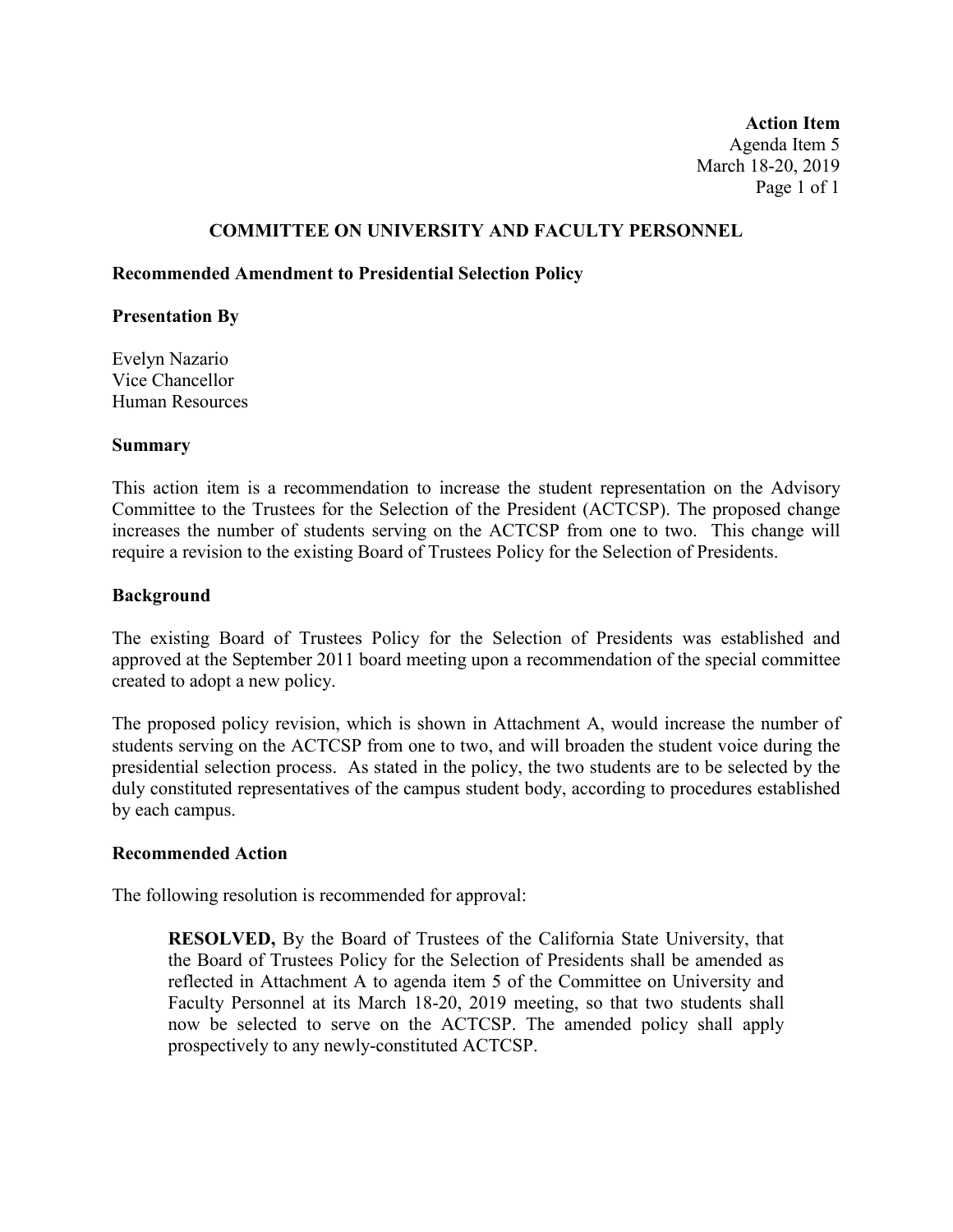**Attachment A** Agenda Item 5 March 18-20, 2019 Page 1 of 2

#### **Board of Trustees Policy for the Selection of Presidents**

#### **Responsibility for Appointment of Presidents**

The Board of Trustees of the California State University, in partnership with the Chancellor, is responsible for the recruitment, selection and appointment of CSU campus presidents. There is a deep commitment throughout the process to the principles of consultation with campus and community representatives and diversity. The ultimate decision and responsibility for the transition of executive leadership rests with the Board. The Chancellor designates staff to support the process.

## **The Trustees Committee for the Selection of the President**

The Chair of the Board appoints a Trustees Committee for the Selection of the President (TCSP) for any campus with an impending vacancy. The TCSP is composed of the Chair of the Board, four Trustees, and the Chancellor. The Chair designates a Trustee as chair of the TCSP.

The TCSP determines the attributes desired for a successful candidate, approves the final campus and job descriptions, and any advertising copy, and reviews and interviews candidates. Although the TCSP is the ultimate body to make the final decisions, including the advancement of candidates to the full Board, the process is to be conducted in a manner that includes the campus representatives. The Chancellor may indicate his or her ranking of final candidates before the Board. The Board Chair and the Chancellor may use executive search firms to assist on specific tasks related to the selection process. The Chancellor is responsible for background and reference checks of the final candidates advanced to the Board.

#### **The Advisory Committee to the Trustees Committee for the Selection of the President**

The Chair of the Board also appoints an advisory group to the TCSP, known as the Advisory Committee to the Trustees Committee for the Selection of the President (ACTCSP). The ACTCSP is composed of the Chair of the Academic Senate on the campus, two faculty representatives selected by the campus faculty, one member of the campus support staff selected by the staff, **one** two students selected by the duly constituted representatives of the campus student body, one member of the campus Advisory Board selected by that board, one alumnus/alumna of the campus selected by the campus Alumni Association, and one Vice President or academic Dean from the campus, and the President of another CSU campus selected by the Chancellor. Each of the campus representatives shall be determined according to procedures established by the campus. If the campus has a standing policy on campus representation to the ACTCSP that does not call for open election by each constituency, that policy shall be reviewed at the start of a new presidential search, and ratified or amended. The Chair of the Board or the Chancellor may appoint up to two additional members from constituent groups to the ACTCSP to strengthen its capacity to cope with the complex requirements of a specific search, including diversity of the campus, the service area or the state.